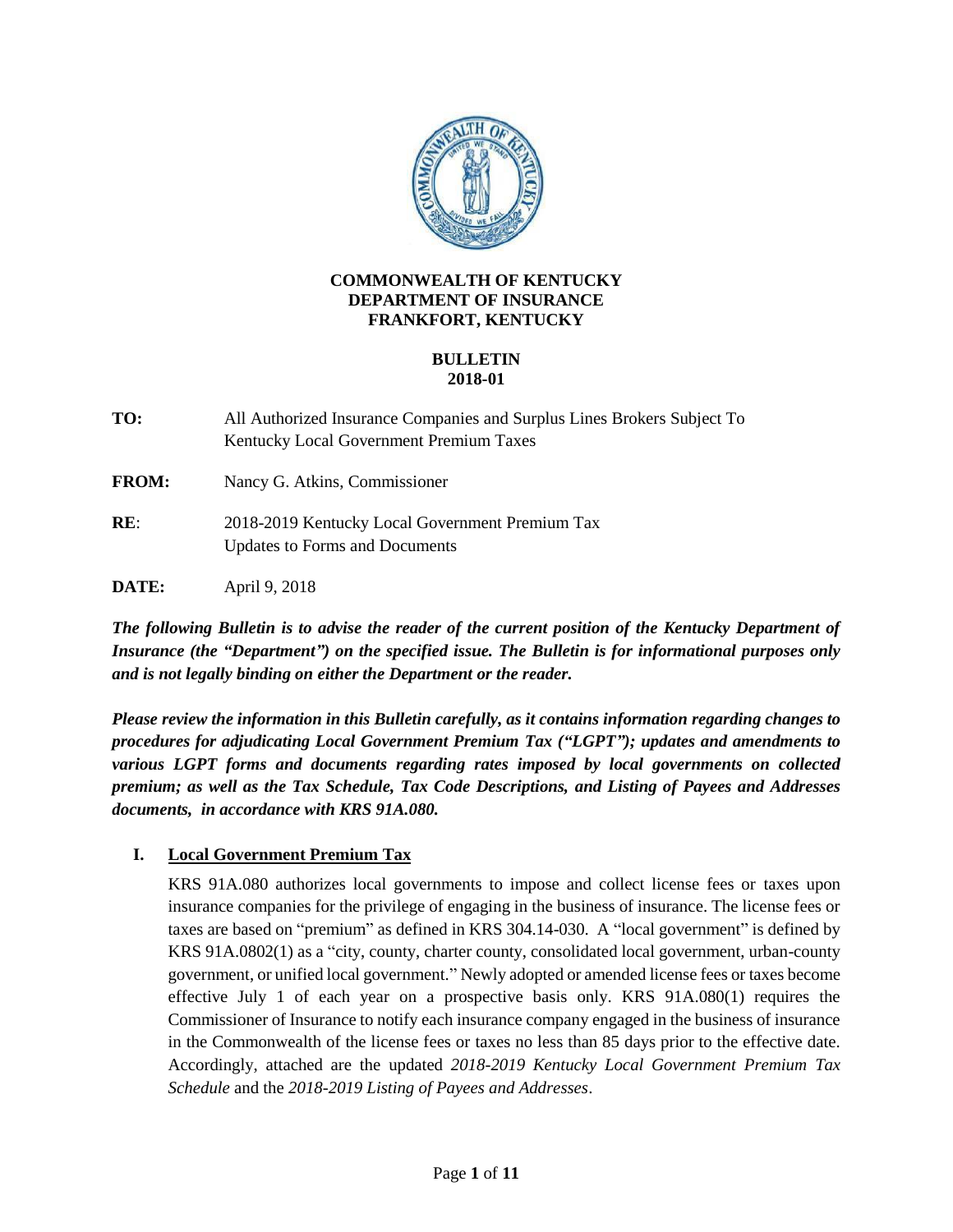Local governments that have adopted or amended their LGPT rates, payees, and addresses since the publication of Revised Bulletin 2017-01 (the *2017-2018 Local Government Premium Tax Schedule*) are indicated with an asterisk (\*) on the *2018-2019 Local Government Premium Tax Schedule*. **Please also note changes in** *Tax Codes* **on the** *Local Government Premium Tax Code Descriptions* **document***.*

Surplus lines brokers are subject to the payment of LGPT pursuant to KRS 304.10-180(1)(c). Consequently, surplus lines brokers and insurance companies are obligated to comply with the provisions of KRS 91A.080. Insurance companies and surplus lines brokers must adopt procedures to conform to the 2018-2019 Local Government Premium Tax Schedule by July 1, 2018. The *2018- 2019 Local Government Premium Tax Schedule* applies only to premiums collected July 1, 2018, through June 30, 2019.

# **II. Determination of LGPT Liability**

To assist insurance companies and surplus lines brokers in determining the location of an insurance risk, the Department has published the *LGPT Risk Location Chart*, located on the Department's website at [http://insurance.ky.gov/Documents/LGPTRiskLocationChart070212.pdf.](http://insurance.ky.gov/Documents/LGPTRiskLocationChart070212.pdf) Pursuant to KRS 91A.080, taxes are imposed on insurance risks located within the corporate limits of the local government. An insurance risk may not necessarily be located at the mailing address of the insured. It is imperative that the insurance company/surplus lines broker identify the specific county and/or city, as well as physical address/actual risk location, in order to properly assess the LGPT. ZIP codes shall not be used to determine LGPT.

Pursuant to KRS 91A.0806(6), to assist in identifying the location of an insurance risk, an insurance company/surplus lines broker shall use a Verified Risk Location system or program during the calendar year if the total policies issued and renewed by the insurance company/surplus lines broker in Kentucky in the preceding calendar year is more than two thousand (2,000). An insurance company/surplus lines broker may avoid penalties associated with the nonpayment of LGPT, provided the insurance company/surplus lines broker utilizes a Verified Risk Location system and performs due diligence in the location of insurance risks in accordance with KRS 91A.0806(4).

The insurance company/surplus lines broker must use the LGPT rate effective on the first day of the policy term. When an insurance company/surplus lines broker collects a premium as a result of a change in the policy during the policy term, the LGPT rate used shall be the rate in effect on the effective date of the policy change. The LGPT rates are to be charged per policy.

# **III. Disclosure of Local Government Premium Tax**

In accordance with KRS 91A.0810 and 806 KAR 2:092, if the LGPT is included in the premium charged to the policyholder, the insurance company/surplus lines broker shall disclose the amount of the LGPT charged for the term and the name of the taxing jurisdiction to which the LGPT is due. For newly issued policies, the disclosure shall be included on the policy, the declarations page(s), or the initial billing instrument. For renewed or newly endorsed policies, the disclosure shall be included on the renewal certificate or the billing instrument for each period for which premium or additional premium is charged to the policyholder. Insurance companies/surplus lines brokers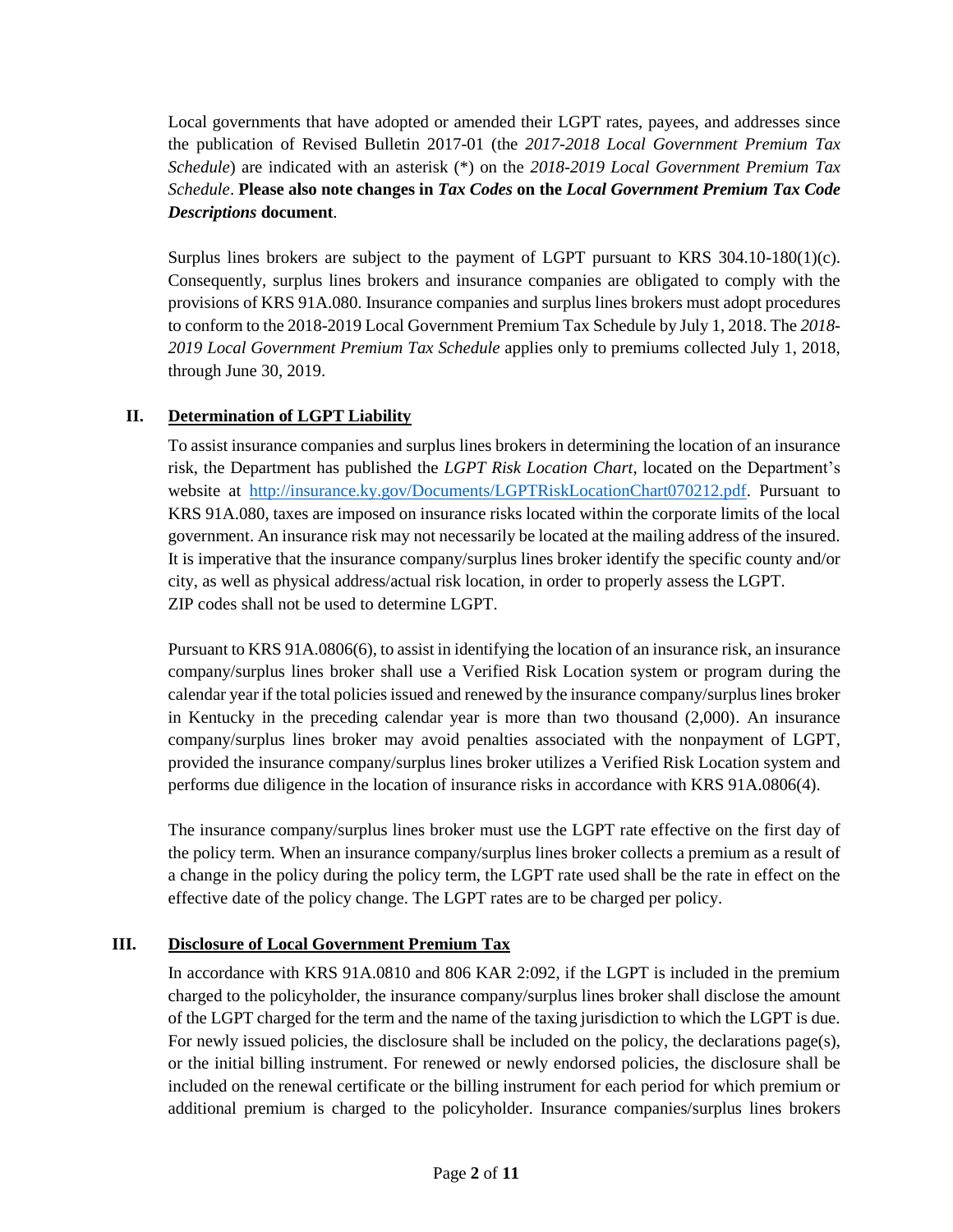should refer to 806 KAR 2:092 for a complete list of instructions regarding the contents of the disclosure.

# **Other disclosure provisions include:**

- (a) Disclosure of LGPT shall not be required if the insurance company does not charge the LGPT to the policyholder;
- (b) If LGPT is owed to multiple taxing jurisdictions, the disclosure shall list separately each taxing jurisdiction to which LGPT is owed;
- (c) If a credit of a city LGPT is applied to a county LGPT pursuant to KRS 91A.080(12), and the result is that no LGPT is owed to the county, the disclosure is not required to include the county in the itemization of taxing jurisdictions required in 806 KAR 2:092 Section 3; and
- (d) If a collection fee is included in the amount charged to the policyholder, the disclosure shall state that the amount includes the LGPT and a collection fee.

# **IV**. **Special Instructions Related to Surplus Lines Business**

Pursuant to KRS 304.10-180(1)(c), each surplus lines broker is required to pay the LGPT in accordance with KRS 91A.080.

As outlined in Section XV of this Bulletin, separate quarterly tax returns shall be submitted to the applicable local government by the surplus lines broker using Form *LGT-141*. Each return submitted to the local government shall include a listing of the insurance companies that supplied the coverage for which the premiums and LGPT are being reported. This information shall be listed in the designated section of Form *LGT-141*. Please note that surplus lines brokers are not required to submit a separate Form *LGT-141* to each local government for every insurance company through which insurance business was exported. However, it is important to note that the Department requires a breakdown of premium and LGPT by company and municipality when reporting the annual reconciliation.

In accordance with Section XVII of this Bulletin, annual reconciliation reports shall be filed with the Department, as well as with the applicable local government, by the surplus lines broker. Each return/Form *LGT-141* submitted to local governments shall include a listing of the insurance companies that supplied the coverage for which the premiums and LGPT are being reported. This information shall be listed in *SECTION III* of Form *LGT-140*. Please note that surplus lines brokers are not required to submit a separate Form *LGT-140* to each local government for every insurance company through which insurance business was exported.

### **V. Exemptions to LGPT Liability** (*see* KRS 91A.080(10) through (14))

# **No license fee or LGPT shall apply to premiums collected on the following:**

- Policies of group health insurance provided for state employees under KRS 18A.225;
- Health insurance policies issued to individuals;
- Workers' compensation insurance;
- Annuities:
- Federal flood insurance: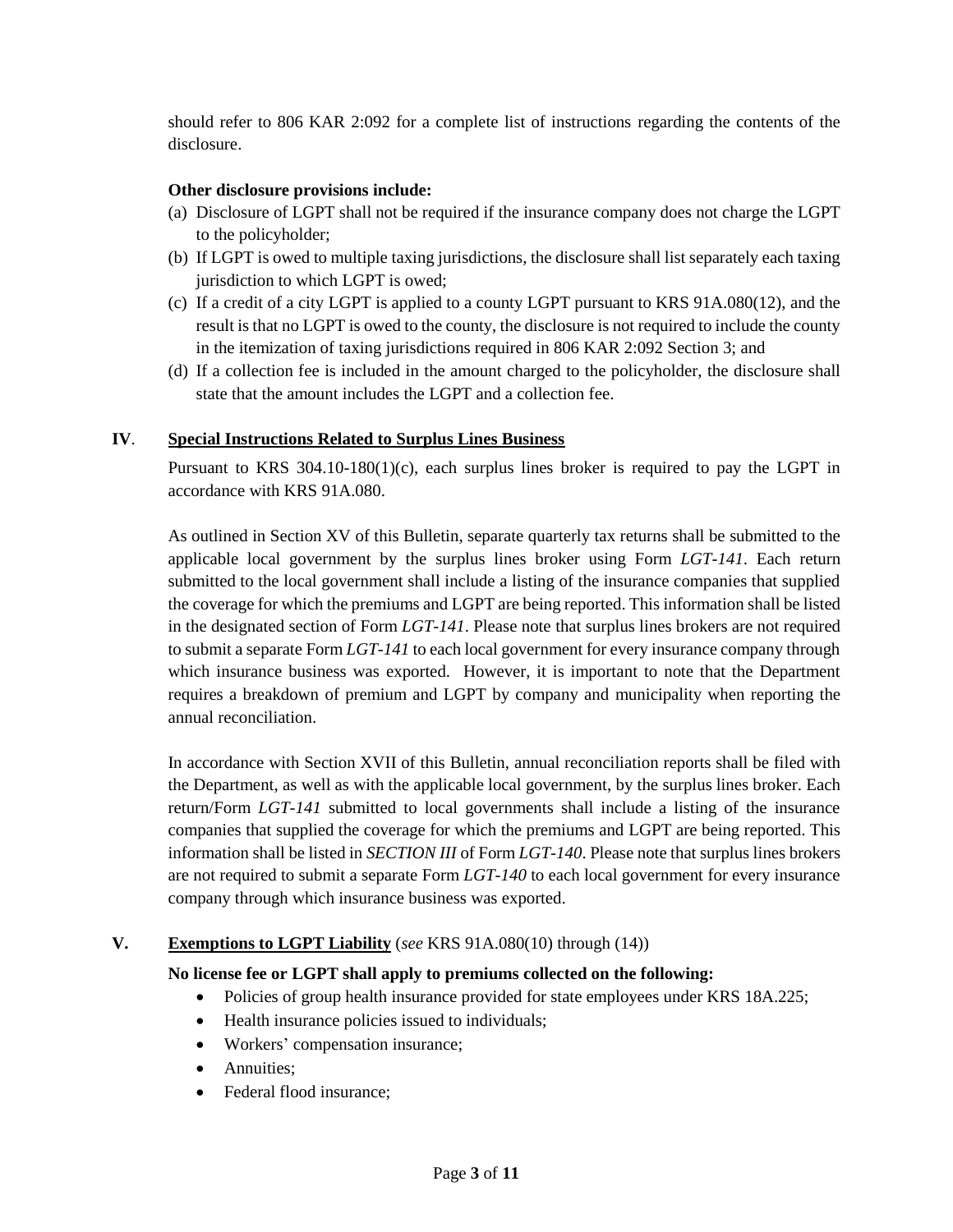- Municipal bonds, leases or other debt instruments issued by or on behalf of the local government unless the bonds, leases, or other debt instruments are issued for profit or on behalf of for-profit or private organizations;
- Policies for high deductible health plans as defined in 26 U.S.C. sec. 223(c)(2), commonly referred to as health savings accounts;
- Policies of insurance or reinsurance by the Federal Crop Insurance Corporation as defined in 7 C.F.R. sec. 400.352(b)(2);
- Policies insuring or naming the state or one of its agencies or political subdivisions as an insured and surety bonds where the state or one of its agencies or political subdivisions is the obligor. For the purposes of LGPT payments, public school districts are considered agencies of the state, and policies insuring public school districts, as well as bonds with public school districts named as the obligor are exempt from LGPT;
- Premiums paid to an insurance company or surplus lines broker by nonprofit, selfinsurance groups whose membership consists of cities, counties, charter county governments, urban county governments, consolidated local governments, unified local governments, school districts, or any other political subdivisions of the Commonwealth; or
- Policies issued to public service companies that pay ad valorem taxes.

# **No license fee or LGPT shall apply to policies issued by:**

- Entities issued a certificate of authority to do business in Kentucky only as a health maintenance organization (HMO) pursuant to KRS 304.38-060;
- Entities issued a certificate of authority to do business in Kentucky as a captive insurer pursuant to KRS 304.49-010;
- Domestic life insurance companies electing to be taxed under the provisions of KRS 136.320 — Capital and Surplus Tax; or
- Fraternal benefit societies pursuant to KRS 304.29-241.

Additional exemptions may apply pursuant to the ordinance enacted by the local government. Where applicable, please refer to the *Tax Code* for each local government identified on the attached *2018-2019 Local Government Premium Tax Schedule*, and as denoted in the *2018-2019 Tax Code Descriptions* document, for additional information.

Unless otherwise excluded by local government ordinance, a city is not exempt from the payment of county LGPT.

# **VI. Indivisible Premium**

KRS 91A.080(8) requires a breakdown of all collections by category of insurance listed in the statute. Therefore, the appropriate premium must be allocated to the various lines of business before the applicable LGPT is calculated. For indivisible premiums, a weight of two-thirds of the premium must be given to the fire provision and one-third of the premium to the property and casualty provisions before determining the LGPT.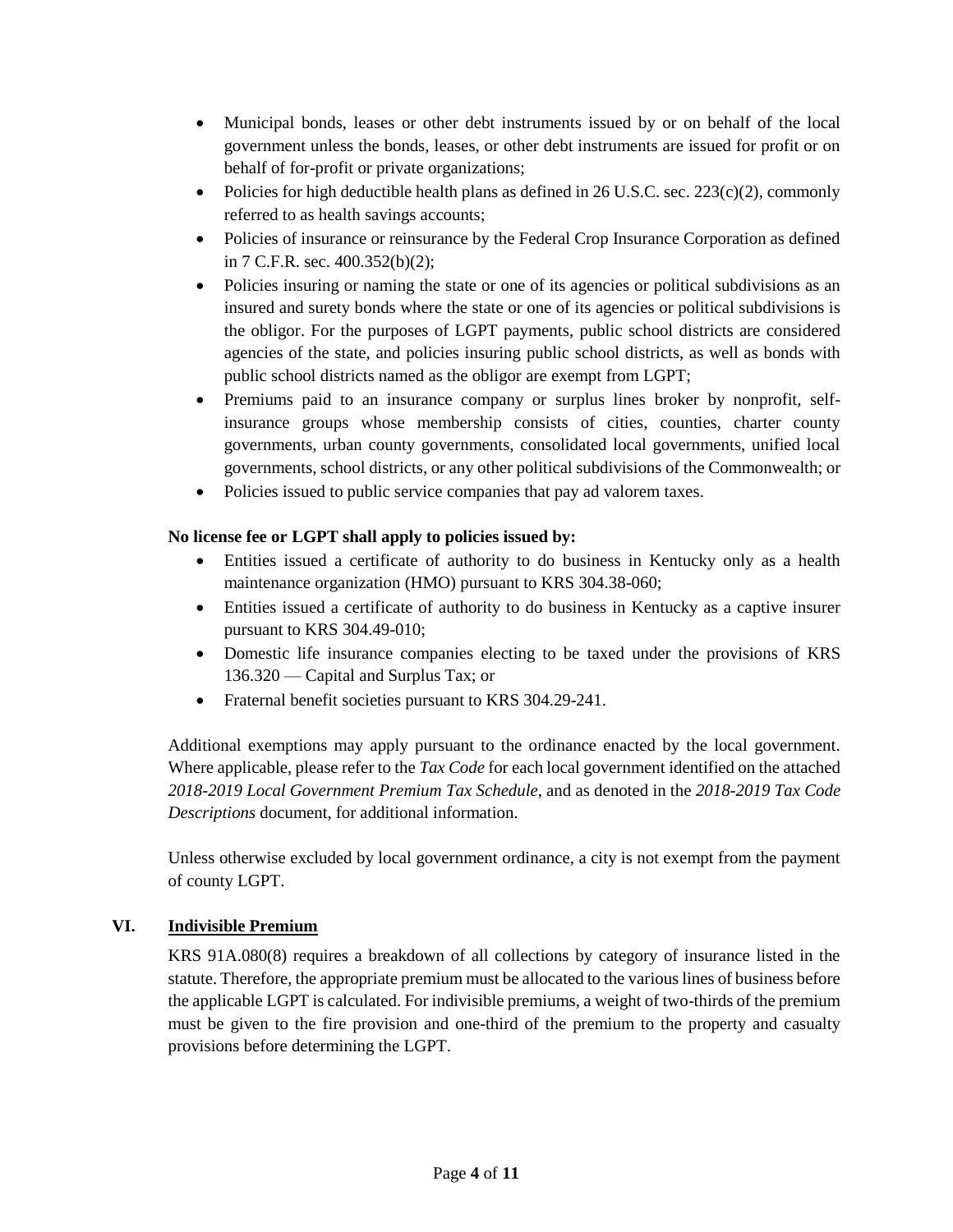# **VII. LGPT on Life Insurance**

The LGPT on life insurance shall be based on the first year's premiums and applied to the amount actually collected within the first year.

# **VIII. Minimum Tax**

In some instances, a local government will enact an LGPT percentage, as well as a minimum tax amount. In these instances, the policyholder may have to pay either the LGPT amount calculated on the percentage rate, or the minimum tax amount established by the taxing jurisdiction on applicable lines of business; whichever is greater. The minimum tax is based upon the policy term (and applicable only to new and renewal business), unless otherwise stipulated in the local government's ordinance denoted in the *2018-2019 Tax Code Descriptions* document. Minimum tax is collected per policy and paid to the applicable taxing jurisdiction on a quarterly basis using Form *LGT-141*.

# **IX. Flat Fees**

Flat fees shall be paid quarterly using Form *LGT-141* per insurance company and are not chargeable to the policyholder.

# **X. Collection Fees**

Pursuant to KRS 91A.080(4) and 806 KAR 2:150, a reasonable collection fee may be charged and retained by the insurance company or its agent. The collection fee shall not be more than fifteen percent (15%) of the LGPT collected and remitted to the local government, or two percent (2%) of the taxable premium, whichever is less. This fee is in addition to the LGPT payable.

If a refund or credit of a LGPT is received by an insurance company/surplus lines broker that passed the LGPT on to the policyholder, and the amount refunded or credited is not owed to another local government, the insurance company/surplus lines broker is required to pay to the policyholder the full amount of the refund or credit, including any collection fee that had been retained. In accordance with 806 KAR 2:150, Section 2(5), a collection fee refunded shall be returned to the policyholder on a pro rata basis in the same manner that the refund of the LGPT is made.

# **XI. Appeals for LGPT Refunds, Credits, or Assessments**

KRS 91A.0804 provides a sole and exclusive method for the filing of amended returns and requests or assessments by an insurance company/surplus lines broker, local government, or policyholder for nonpayment, underpayment, or overpayment of any license fee or LGPT imposed pursuant to KRS 91A.080. The procedures outlined in KRS 91A.0804 must be followed to properly request a refund or assessment related to nonpayment, underpayment or overpayment of LGPT.

All amended returns, requests for refunds or credits, and assessments shall be made within two years of the due date of the annual reconciliation (March 31) for the tax period during which the error was made. However, in the case of fraudulent failure to file a return or the filing of a fraudulent return, the underpayment may be assessed at any time.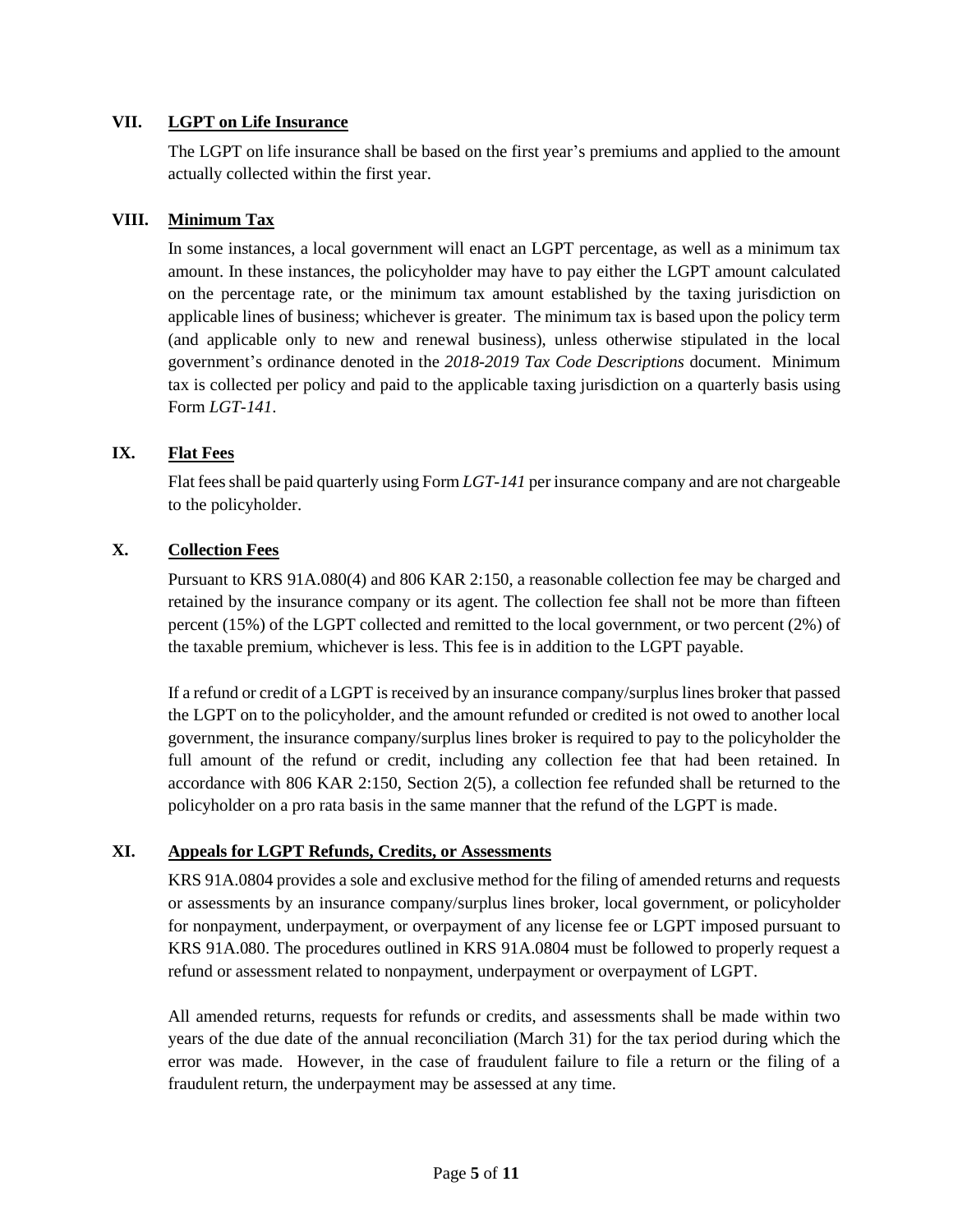# **XII. Unearned Premiums**

In accordance with KRS 91A.080(3), when premiums are returned to policyholders, as in the instance of a policy cancellation, the license fee or LGPT shall be returned by the insurance company/surplus lines broker to the policyholder pro rata on the unexpired amount of the premium. The license fee or LGPT shall be returned at the same LGPT rate at which it was collected and shall be taken as a credit by the insurance company/surplus lines broker on its next quarterly report to the local government. Returned premiums shall be reported on the annual reconciliation Form *LGT-140*. If the LGPT rate of the returned premium is different from the LGPT rate of the quarter in which it was returned, the returned premiums and the rate at which they were returned must be listed as separate line items on the amended Form *LGT-140.*

# **XIII. Credit for City LGPT Against County LGPT**

# *Tax Code "A"*

KRS 91A.080(12) requires insurance companies to credit city license fees or LGPT against the county license fees or LGPT imposed for the same license fees or LGPT imposed by the county. This credit only applies if the county ordinance was enacted on or after July 13, 1990.

A credit of the city license fees or LGPT against the county license fees or LGPT must be taken if all of the following are true:

- The risk is located within the city limits;
- The county in which the city is located also imposes an LGPT;
- The county issued its Ordinance on or after July 13, 1990; and
- The county license fee or LGPT for the applicable line of business (life, health, casualty, etc.) is higher than the city license fee or LGPT.

If a credit is required, the insurance company must pay the license fee or LGPT due to the city and pay the balance due to the county.

# **For quarterly reporting purposes, city LGPT credits against county LGPT should be submitted to the county using Form** *LGT-142***, along with Form** *LGT-141* **to both the county and the city.**

| <b>Hopkins County</b>                           | <b>Meade County</b>                      |
|-------------------------------------------------|------------------------------------------|
| City of Dawson Springs (Life Only)<br>$\bullet$ | • City of Ekron (Except Health $<$ Life) |
| Pulaski County                                  | Menifee County                           |
| City of Science Hill<br>$\bullet$               | City of Frenchburg<br>$\bullet$          |
| <b>Trimble County</b>                           | <b>Henderson County</b>                  |
| City of Milton<br>$\bullet$                     | City of Robards<br>$\bullet$             |
| <b>Floyd County</b>                             | <b>Knott County</b>                      |
| City of Wheelwright<br>$\bullet$                | City of Hindman<br>$\bullet$             |

For July 1, 2018, through June 30, 2019, *Tax Code A* applies to these cities/counties: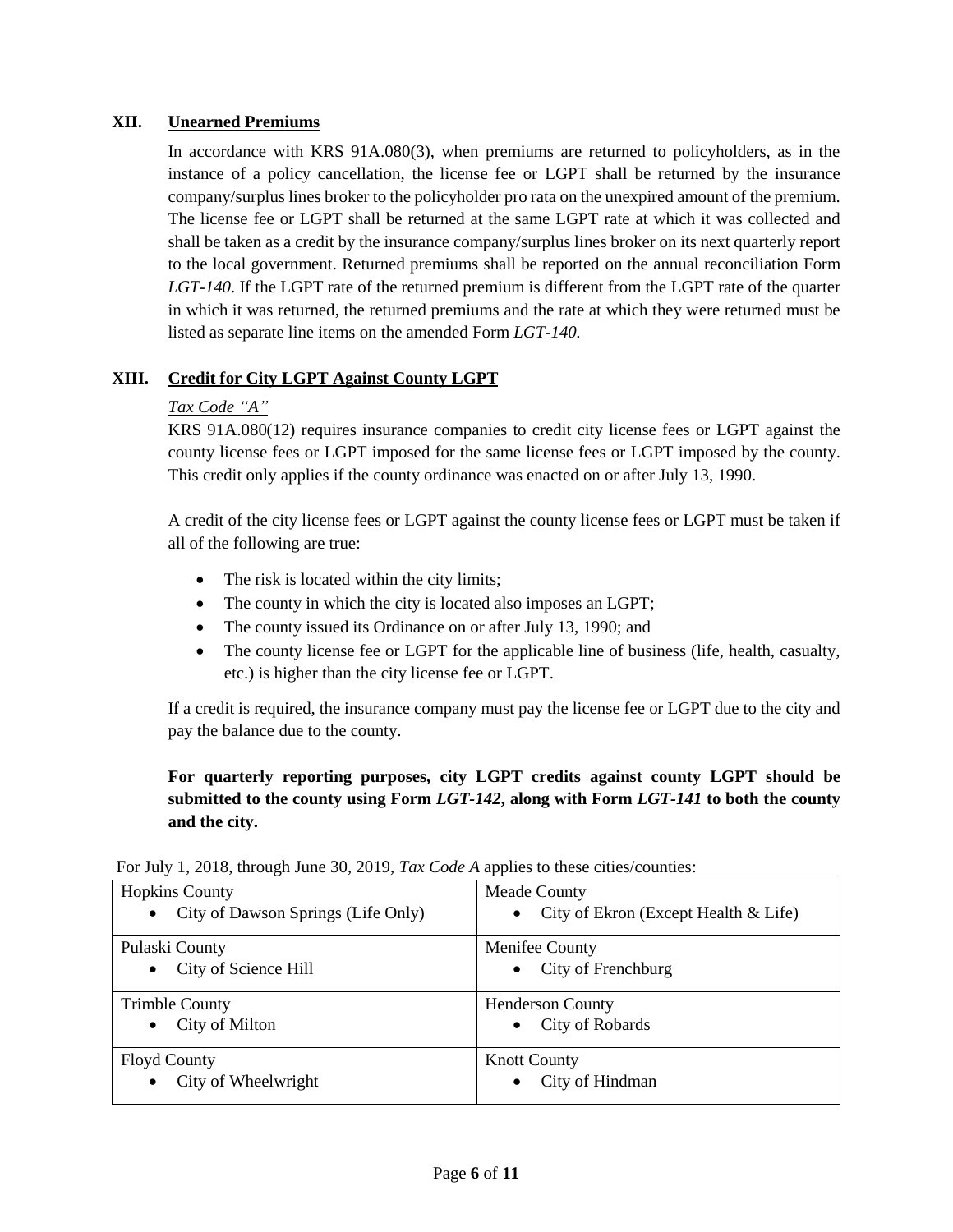# **XIV. "Grandfathered" County Taxes**

# *Tax Code "B"*

Counties in which LGPT was levied prior to July 13, 1990 are considered to have a "grandfathered" status. In these areas, LGPT applies to both the incorporated (city) and unincorporated (county) areas.

If the insured risk is located within the incorporated city boundary, both the city and the county are owed their respective LGPT amounts, and no credit may be taken. If the risk is located only in the county, then only county LGPT is owed to the county and no credit is applicable.

# **LGPT collected within these cities must also be reported quarterly, and separate LGPT returns must be submitted to the respective counties using form LGT-141**.

For July 1, 2018 through June 30, 2019 *Tax Code B* applies to these cities/counties:

| <b>Anderson County</b> | <b>Fulton County</b> | <b>Washington County</b> |
|------------------------|----------------------|--------------------------|
| City of Lawrenceburg   | • City of Hickman    | City of Springfield      |

# . **XV. Quarterly Payment of LGPT**

License fees or LGPT are due to the applicable local government thirty (30) days after the end of each calendar quarter. Each insurance company/surplus lines broker shall file separately using Form *LGT-141* or a substantially similar form. Please do not send copies of Form *LGT-141* to the Department, as they are not required to be filed with the Department. However, pursuant to 806 KAR 2:070 and KRS 304.10-160, these Forms must be retained for a minimum period of five years. For more specific information regarding the filing of quarterly tax returns, please refer to the instructions for filing on Form *LGT-141*.

# **Quarterly filings should be submitted to the taxing jurisdiction on Form** *LGT-141* **or a substantially similar form.**

# **XVI. Penalties**

Pursuant to KRS 91A.080(9), any license fee or LGPT not paid on or before the due date shall bear interest from the date due until paid. The Department of Revenue has set the interest rate on unpaid or underpaid LGPT for 2018 at six percent (6%). Any interest due is payable to the applicable local government. In addition, the local government may assess a ten percent (10%) penalty on a license fee or LGPT not paid within thirty (30) days after the due date.

If, after an audit requested by a local government, the Department finds that an insurance company/surplus lines broker has willfully engaged in a pattern of business conduct that fails to properly collect and remit the fee or LGPT imposed by a local government pursuant to the authority granted by KRS 91A.080(7), the Department may assess the responsible insurance company/surplus lines broker a penalty fee.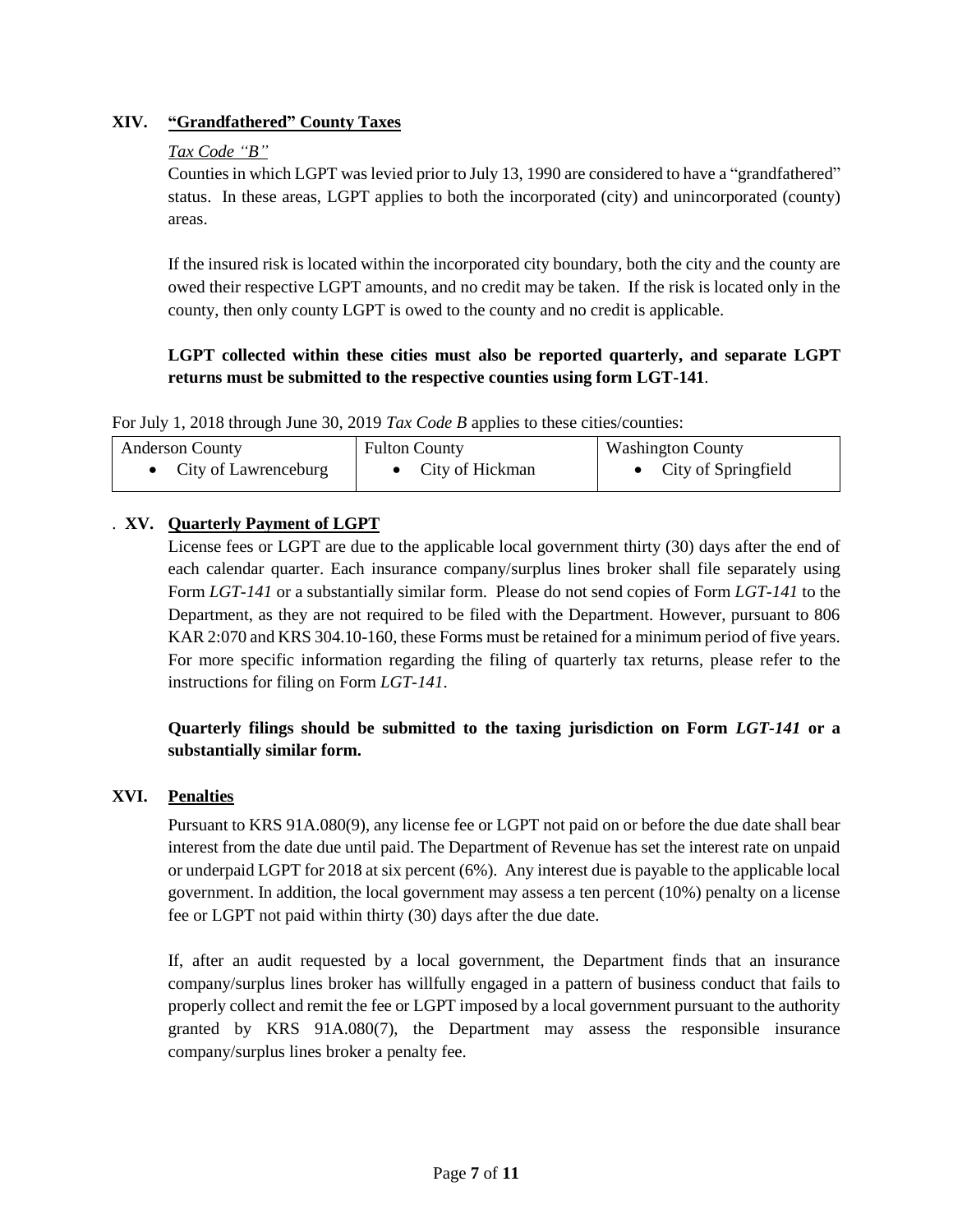The penalty fee may be no greater than ten percent (10%) of the additional license fees or LGPT determined to be owed to the local government.

The penalty fee shall be paid to the local government owed the license fee or LGPT, less any administrative costs of the Department in enforcing KRS 91A.080(7). Any insurance company/surplus lines broker held responsible for a penalty fee may request a hearing with the Department. The hearing will be conducted pursuant to KRS 304.2-310 through 304.2-370, regarding the finding of a willful violation and the subsequent penalty fee.

In accordance with KRS 91A.0806(5), upon the presentation of proof that an insurance company has complied with the provisions of KRS 91A.0806(4) by performing due diligence in the location of risks and employing a verified risk location system or an alternative risk location method authorized by KRS 91A.0806(3), the insurance company:

- (a) Shall not be subject to penalties for failure to comply with KRS 91A.080 that may otherwise be imposed pursuant to KRS Chapter 304 or KRS 91A.080(7) for failure of a risk location system or program to properly locate risks;
- (b) Shall be held harmless from any liability including, but not limited to, liability for penalties, except for the LGPT that is due and interest on the LGPT that an insurance company has failed to timely remit, that would otherwise be due solely as a result of a failure to properly collect and remit the LGPT or fee levied pursuant to KRS 91A.080 because of failure of a risk location system or program to properly locate risks; and
- (c) Shall not be subject to penalties under KRS 91A.0804(2)(c).

# **XVII. Annual Reconciliation**

In accordance with KRS 91A.080(8), each insurance company/surplus lines broker shall, on or before March 31 of each year, file the Local Government Premium Tax Annual Reconciliation Report to the applicable local government. Form *LGT-140* must be submitted by paper copy to the local government.

If an insurance company/surplus lines broker has not collected premiums for which LGPT applies, the insurance company/surplus lines broker shall electronically file an annual reconciliation with the Department indicating the reason that no LGPT was due.

A filing fee of \$5.00 per insurance company/surplus lines broker shall be submitted with the annual reconciliation filing in a format compatible with the electronic filing option chosen. The failure to file the annual reconciliation or to remit the \$5.00 filing fee constitutes a violation of 806 KAR 2:095 and will result in administrative action.

### **A. Mandatory Electronic Annual Reconciliation Filing Requirements**

The Local Government Premium Tax Annual Reconciliation report shall be submitted to the Department in an **electronic** Format**. The Department no longer accepts paper copy annual reconciliation reports**. Users may choose from two electronic options: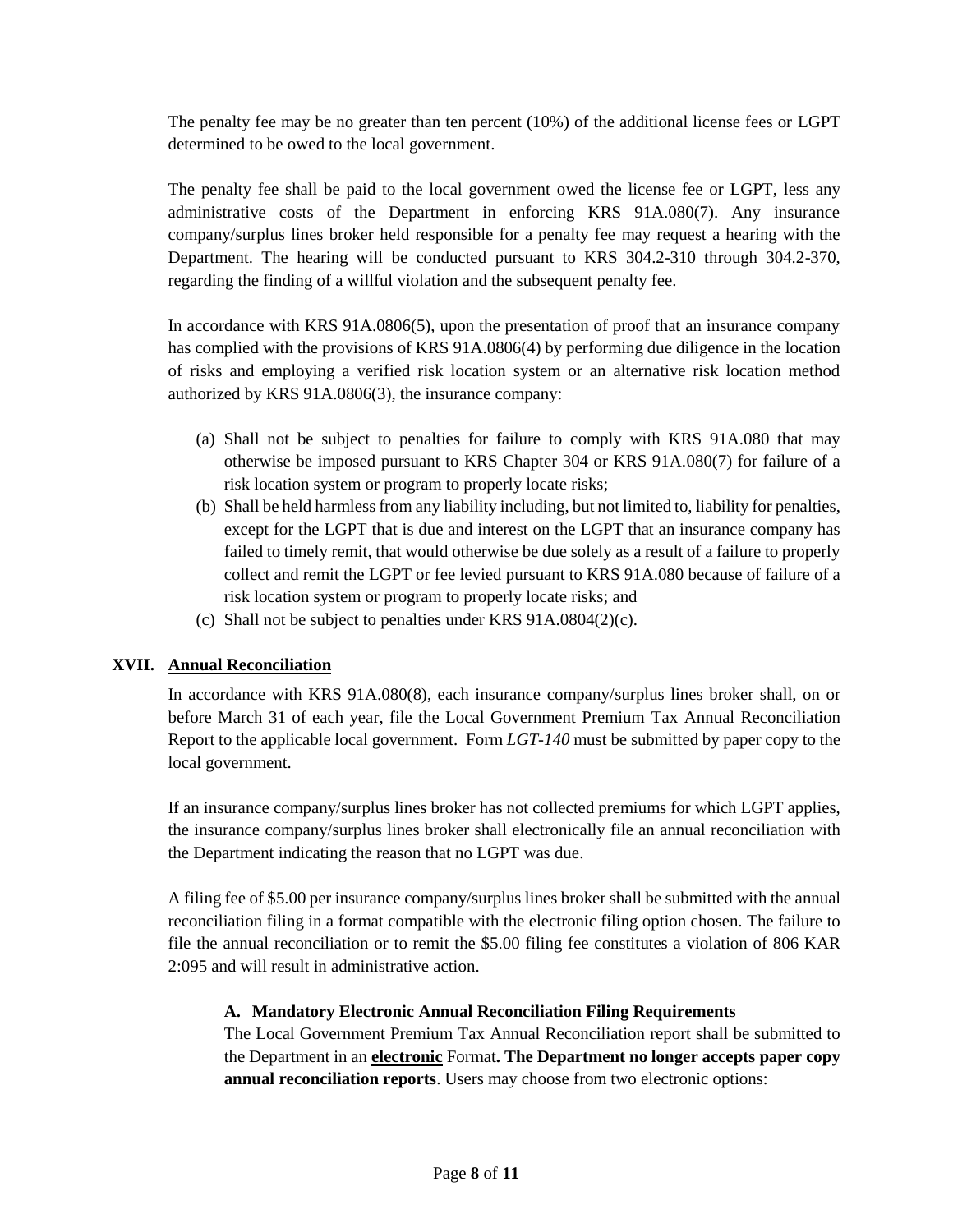- 1) eServices Portal; or
- 2) Secure File Transfer Protocol ("SFTP")

Documentation on how to submit electronically is available on the Department's website at [http://insurance.ky.gov/docs.aspx?Div\\_id=13](http://insurance.ky.gov/docs.aspx?Div_id=13) under the "Annual Reconciliation Electronic Submission" section. Please note that there are separate user guides for insurance companies and surplus lines brokers.

# **B. Electronic Filing Options and Instructions** (806 KAR 2:095, Section (3))

# **1) eServices Portal**

# **a. Surplus lines brokers**

Access to electronically submit the annual reconciliation pursuant to KRS 91A.080 is automatically included with existing eServices accounts for surplus lines users with "Individual Access" account types. The process to establish an account is outlined in the *User Documentation for Surplus Lines Brokers* under the "Annual Reconciliation Electronic Submission" section located at: [http://insurance.ky.gov/docs.aspx?Div\\_id=13.](http://insurance.ky.gov/docs.aspx?Div_id=13)

#### **b. Insurance Companies**

Insurance companies will need to establish an eServices account for the company by choosing the "Insurer: Annual Reconciliation" account type, in eServices. The process to establish an account is outlined in the *User Documentation for Companies* under the "Annual Reconciliation Electronic Submission" section located at:

[http://insurance.ky.gov/docs.aspx?Div\\_id=13.](http://insurance.ky.gov/docs.aspx?Div_id=13)

#### **c. Local Governments**

Local governments that wish to view annual reconciliation data and other LGPT summary reports online, may do so through the eServices portal. Official personnel from the local government must first request an eServices account by emailing a request to: DOLISHelpDesk@ky.gov. Please include: name, official title, name of local government, phone number, and address of the local government. Once the account has been created by the Department, a username and password will be emailed to the user.

# **2) Secure File Transfer Protocol ("SFTP")**

#### **a. Surplus lines brokers**

The process to establish an SFTP account is outlined in the *User Documentation for Surplus Lines Brokers* under the "Annual Reconciliation Electronic Submission" section located at: [http://insurance.ky.gov/docs.aspx?Div\\_id=13.](http://insurance.ky.gov/docs.aspx?Div_id=13)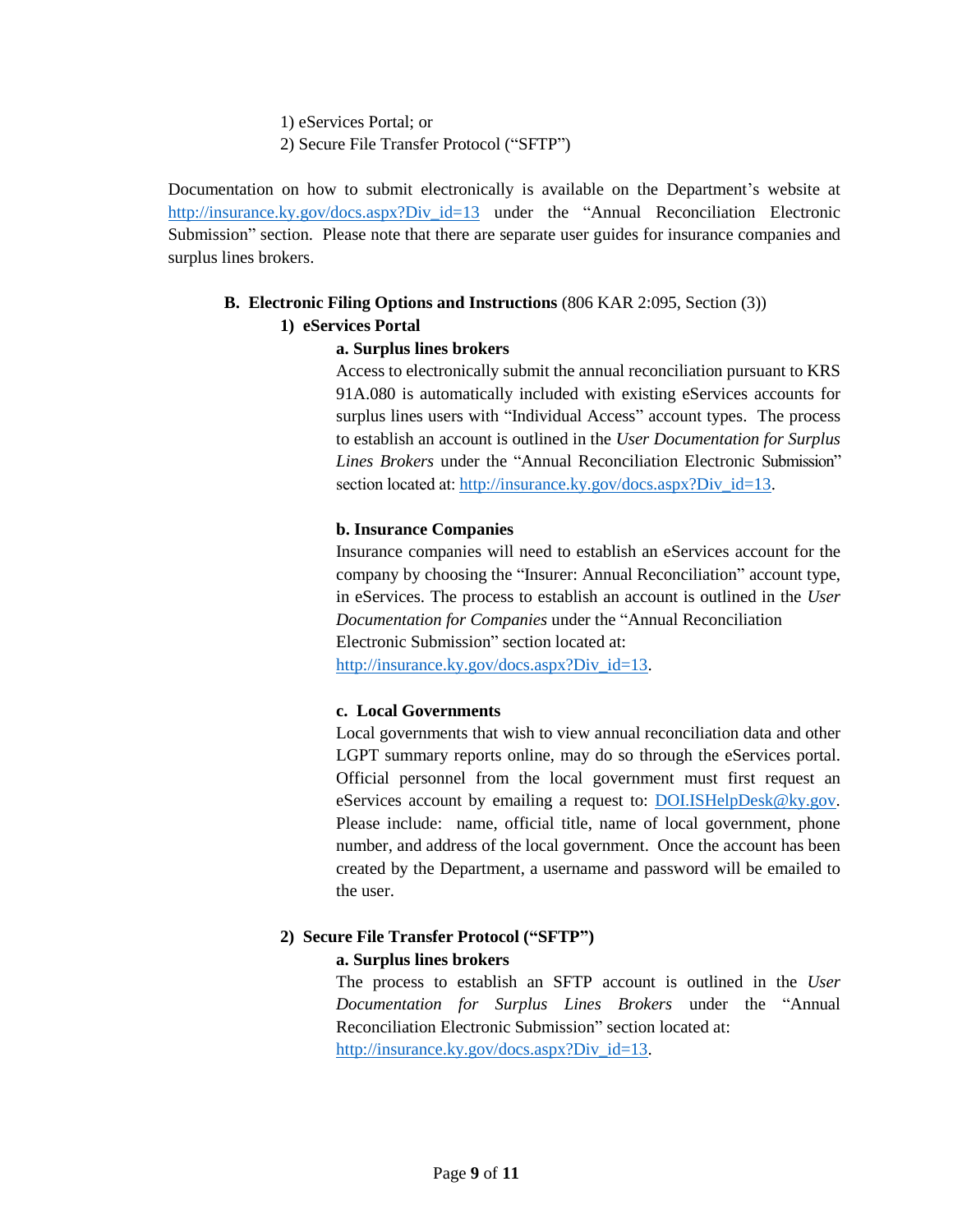If choosing the SFTP method, users must request access to the system by emailing the Department at **DOI.ISHelpDesk@ky.gov**.

If the Department has previously approved a test file and assigned a username and password for SFTP access, that username and password will allow access in subsequent years.

# **b. Insurance Companies**

The process to establish an SFTP account is outlined in the *User Documentation for Companies* under the "Annual Reconciliation Electronic Submission" section located at: [http://insurance.ky.gov/docs.aspx?Div\\_id=13.](http://insurance.ky.gov/docs.aspx?Div_id=13)

If choosing the SFTP method, users must request access to the system by emailing the Department at [DOI.ISHelpDesk@ky.gov.](mailto:DOI.ISHelpDesk@ky.gov)

If the Department has previously approved a test file and assigned a username and password for SFTP access, that username and password will allow access in subsequent years.

### **C. Filing the Annual Reconciliation with Local Governments**

The annual reconciliation shall be submitted electronically to the Department. However, insurance companies/surplus lines brokers shall continue to send **paper copies** of their annual reconciliation reports using Form *LGT-140* to local governments. Filing electronically with the Department does not constitute compliance with the filing requirements for local governments. For more specific information regarding the filing of the annual reconciliation report, please refer to the instructions for filing Form *LGT-140*.

### **XVIII. General Filing Rules for Amended Annual Reconciliation Tax Reports**

- Amended LGPT annual reconciliation reports shall be filed using Form *LGT-140*.
- No font smaller than eight point shall be used when preparing the filings. Illegible or unreadable filings will not be accepted and will be returned to the filer for correction.

### **XIX. Questions**

Questions should be directed to the Local Government Premium Tax Unit. Email: [DOI.MunicipalTaxes@ky.gov;](mailto:DOI.MunicipalTaxes@ky.gov) Phone: 502-564-1649; Fax: 502-564-6090